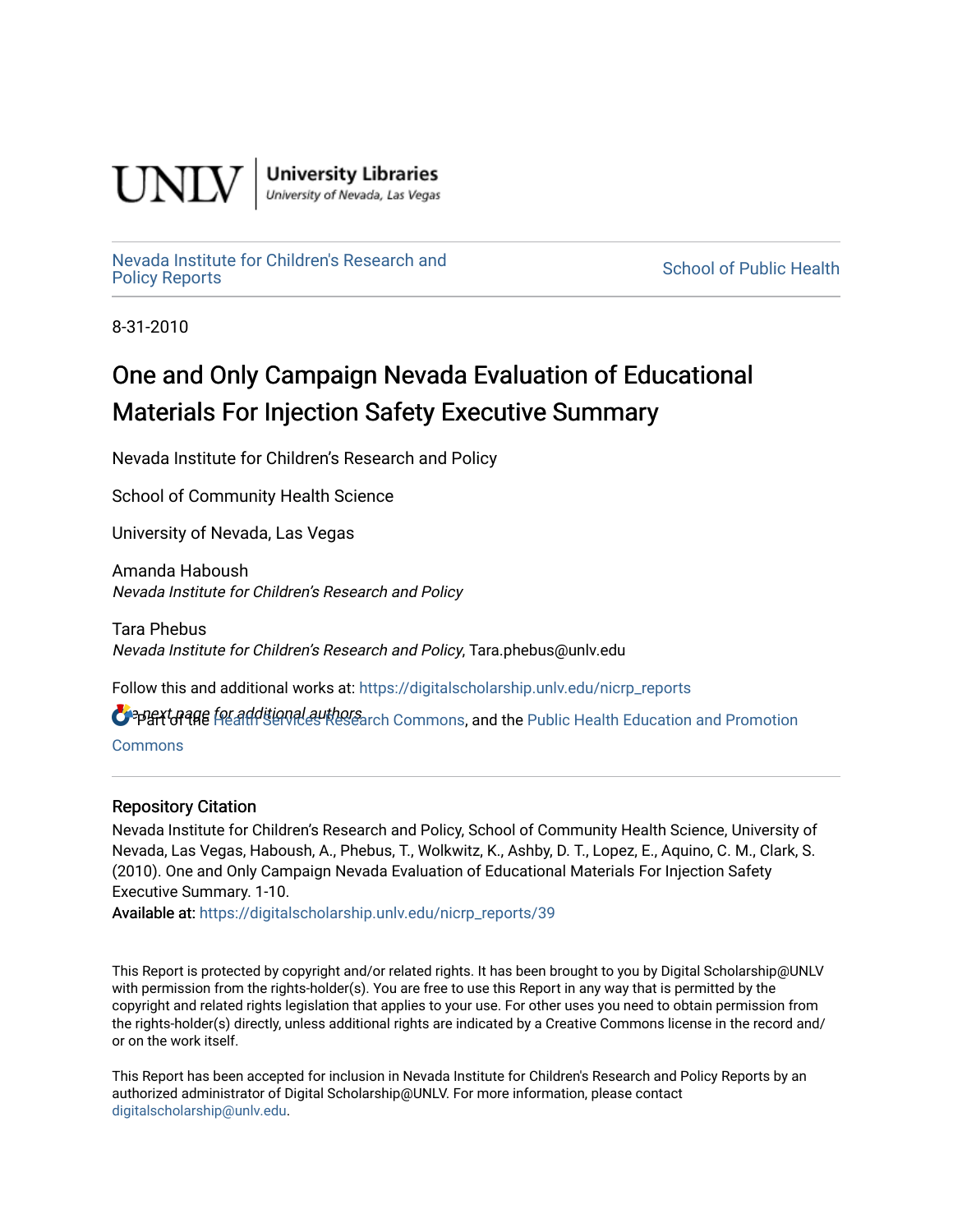#### Authors

Nevada Institute for Children's Research and Policy; School of Community Health Science; University of Nevada, Las Vegas; Amanda Haboush; Tara Phebus; Kari Wolkwitz; Denise Tanata Ashby; Enrique Lopez; Christopher M. Aquino; and Sheila Clark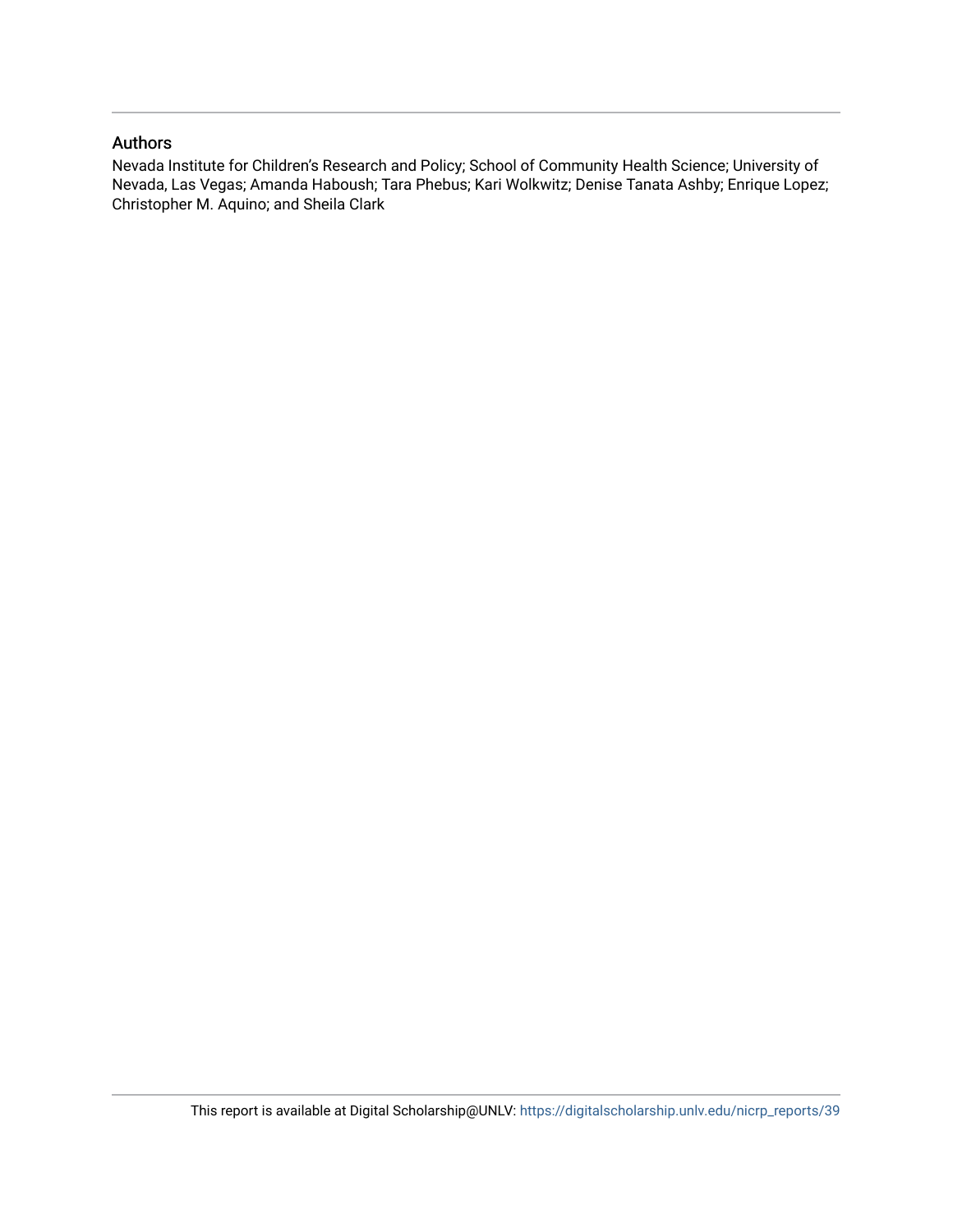# ONE AND ONLY CAMPAIGN NEVADA EVALUATION OF EDUCATIONAL MATERIALS FOR INJECTION SAFETY

# EXECUTIVE SUMMARY



August 31, 2010

Report created by:

Nevada Institute for Children's Research and Policy School of Community Health Science University of Nevada Las Vegas



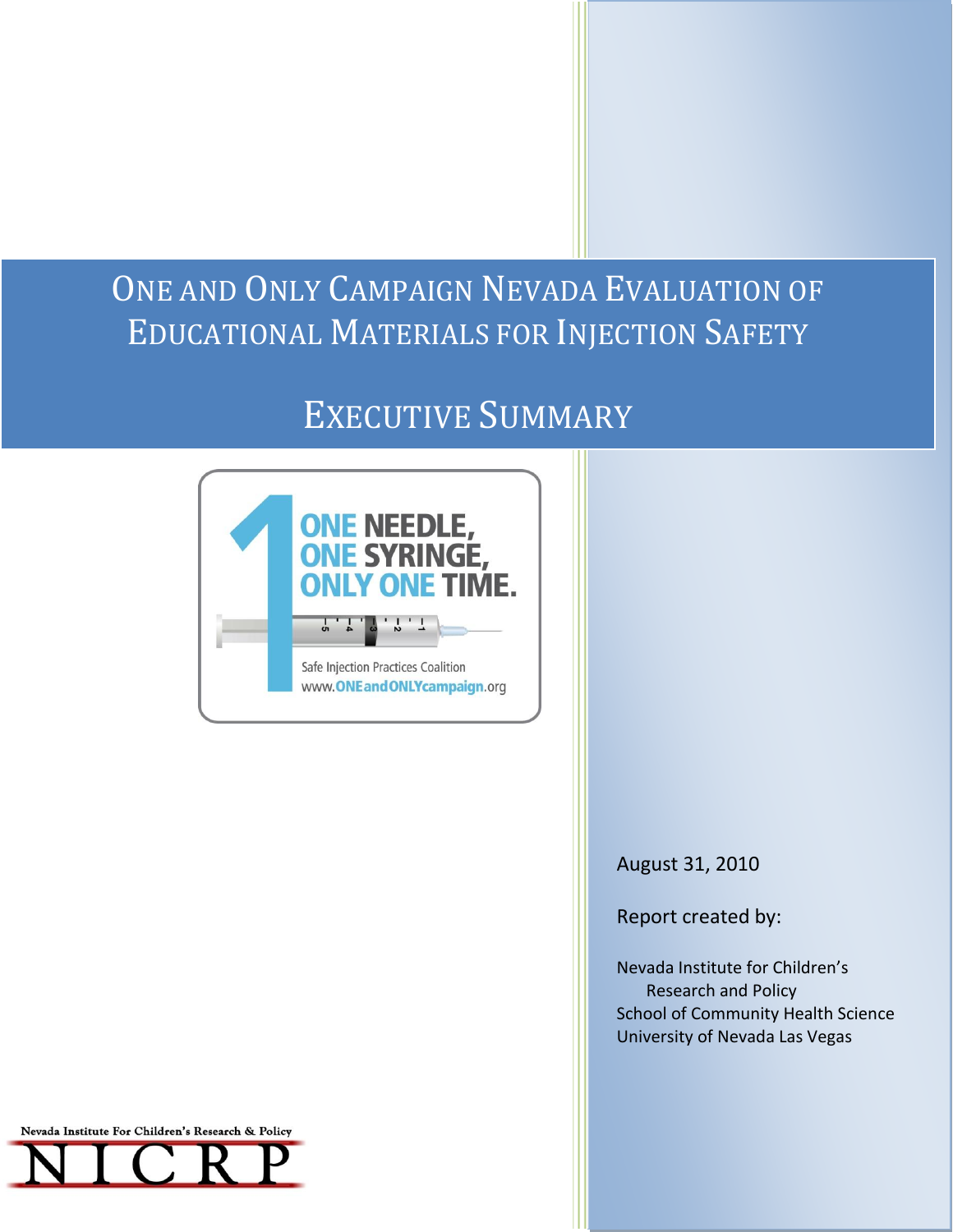Nevada Institute For Children's Research & Policy



This report was prepared by the Nevada Institute for Children's Research and Policy and was supported by the Nevada State Health Division through Grant Number 3U50CI000489- 03S2 from the Health Resources and Services Administration. Its contents are solely the responsibility of the authors and do not necessarily represent the official views of the Nevada State Health Division nor the Health Resources and Services Administration.

#### **Authors:**

Amanda Haboush, MA Research Analyst

Tara Phebus, MA Senior Research Analyst

Kari Wolkwitz, MPP Research Analyst

Denise Tanata Ashby, J.D. Executive Director

#### **Contributors:**

Sheila Clark Graduate Assistant

Christopher Aquino Graduate Assistant

> Enrique Lopez Assistant

#### **About the Nevada Institute for Children's Research and Policy**

The Nevada Institute for Children's Research and Policy (NICRP) is a not-for-profit, non-partisan organization whose primary goal is to advance the well-being of children in Nevada. As a research center in the School of Community Health Sciences at the University of Nevada Las Vegas, NICRP is dedicated to conducting academic and community-based research that helps guide the development of policies, practices, and programs which serve to enhance the health and well-being of children and their families. For more information about NICRP, please contact us or visit our website at http://nic.unlv.edu.

Nevada Institute for Children's Research and Policy School of Community Health Sciences, UNLV 4505 S. Maryland Parkway, Box 453030, Las Vegas, NV 89154-3030 Phone: (702) 895-1040 Email: denise.tanata@unlv.edu Web: http://nic.unlv.edu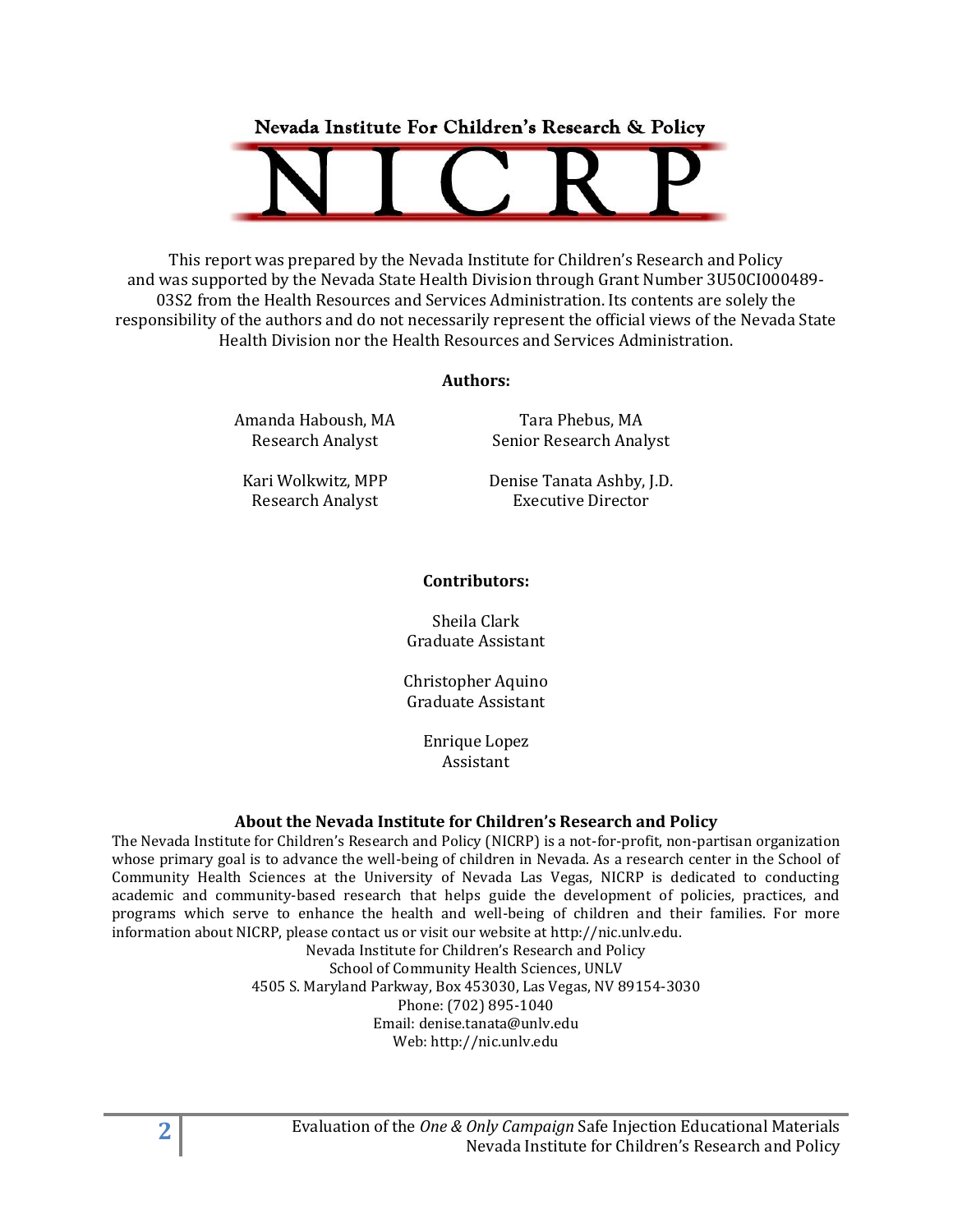

# **EXECUTIVE SUMMARY**

The Nevada Institute for Children's Research and Policy (NICRP), within the School of Community Health Sciences at the University of Nevada Las Vegas was

contracted to conduct an evaluation of the educational print materials for the One and Only Campaign. The national Safe Injection Practices (SIP) Coalition developed the Campaign materials, in collaboration with the Centers for Disease Control and Prevention (CDC). The Campaign and its related materials were designed to promote awareness and provide education about injection safety. The materials developed by the Coalition and disseminated through this project included (materials available in Appendix A):

- **Patient Brochure** trifold brochure which includes information about the Campaign, glossary of health terms, frequently asked questions about what are unsafe injection practices, and sample questions that patients can ask their healthcare provider regarding injection safety
- **Provider Brochure** –trifold brochures which include information about safe injection procedures, safety tips for providers, and information about the Campaign
- **Posters** three different posters were designed for this Campaign which all include a visual message about needle and syringe reuse as well as information about the national Coalition and the One and Only Campaign.

The goal of the evaluation was to measure the effectiveness of the Campaign's educational materials in raising awareness among the general public and enhancing the knowledge of healthcare personnel. Through this measurement the evaluation results would then also provide recommendations for improvements to the materials. To achieve these goals the evaluation team at NICRP created a strategic dissemination plan designed to support a formal evaluation of messages within the materials, message delivery and general knowledge and understanding of safe injection practices by both providers and the general public. Methods utilized to conduct this evaluation included:

- Surveys of both patients and healthcare professionals collected in medical offices which frequently administer injections throughout Nevada;
- Focus groups with members of the general public (potential patients) as well as health care professionals statewide;
- An expert marketing review of campaign materials;
- A statewide telephone survey assessing public education and attitudes regarding safe injection practices; and
- A brief process evaluation of the Nevada Safe Injections Workgroup.

#### **MEDICAL OFFICE SURVEYS**

45 medical offices in both Southern and Northern Nevada were recruited to participate in the Campaign for this evaluation. Prior to disseminating Campaign materials to each office, a presurvey was provided to gauge patients' and providers' knowledge, attitudes, and behaviors regarding injection safety. Upon completion of the pre-test phase of the evaluation, participating medical offices were provided with a supply of both patient and provider brochures, as well as posters to display in patient areas of the office. Post surveys were also distributed to the offices at this time to gauge any differences in knowledge and attitudes among providers and patients after exposure to the materials.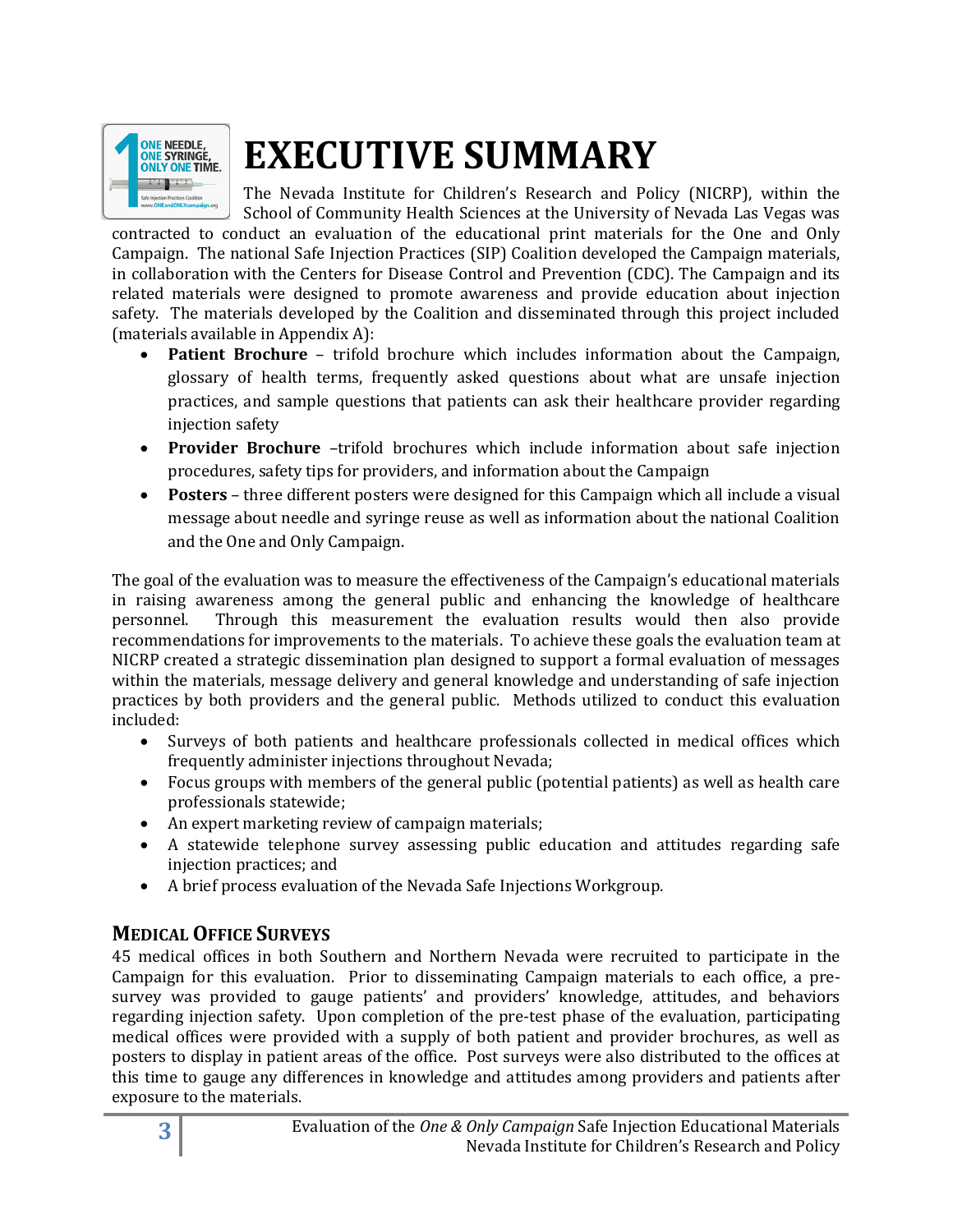#### **Patient Office Survey Results**

Over 2,500 patients responded to the pre-survey. Approximately 2000 patients answered educational questions regarding safe injection practices and 98% of these patients knew that their healthcare provider should use a new needle for each injection, and 95% knew that it is NOT safe to use the same syringe used on someone else even if the needle was changed. These results revealed that most patients were aware of what unsafe injection practices were before the Campaign materials were introduced. Approximately 900 patients responded to the post-survey with similar responses to the same questions.

In addition to knowledge questions, the post-survey asked respondents questions about the Campaign materials available in the medical office. Of the 800 patients who answered post-survey questions regarding the campaign materials, less than half (40.1%) indicated that they had noticed the brochure. And slightly less than one half of patients reported that they had noticed the posters (32% for poster 1 and 49% for posters 2 and 3). Among those who did notice the materials, responses to the utility of the brochures and posters were generally positive:

- 96% reported that they found the brochure helpful and > 90% reported that they found the poster(s) helpful.
- 47% indicated that the brochure made them want to talk to their doctor about injection safety and approximately 52% elicited the same response from the posters.
	- o However, on average, only 34% of these respondents reported actually talking to their doctor about injection safety.

#### **Health Care Professionals- Office Survey Results**

Approximately 380 professionals responded to the pre-survey and 200 responded to the postsurvey. Overall, approximately 90% of professionals indicated that they have previously had infection control training, that their office has a designated person to oversee infection control, and that their office currently has infection control policies. This was evidenced through the three knowledge based questions included on the survey, which 95% of providers answered correctly. Additionally, almost all providers (96%) were aware of the unsafe injection practices that lead to the Hepatitis C outbreak in Southern Nevada. Additionally, approximately 60% of providers indicated that they currently discuss safe injection practices with their patients and for those to whom it applies, 91% discuss safe injection practices with their staff.

Overall, the provider brochure and the patient materials were well received by the healthcare professionals:

- 95% reported that they found the provider brochure useful in their practice and nearly all (98.8%) indicated they would share the brochure with colleagues.
- Approximately 75% reported that they found the patient materials (brochure and posters) to be useful in their practice and 93% indicated that they would distribute the brochures to patients.

#### **FOCUS GROUPS**

Seven focus groups were conducted statewide (Clark County, Elko, and Reno) for healthcare professionals (4) as well as members of the general public (3). The goal of these focus groups was to allow participants to review the Campaign materials (brochures and posters) and provide feedback regarding both content and aesthetics in the printed materials. Health care professionals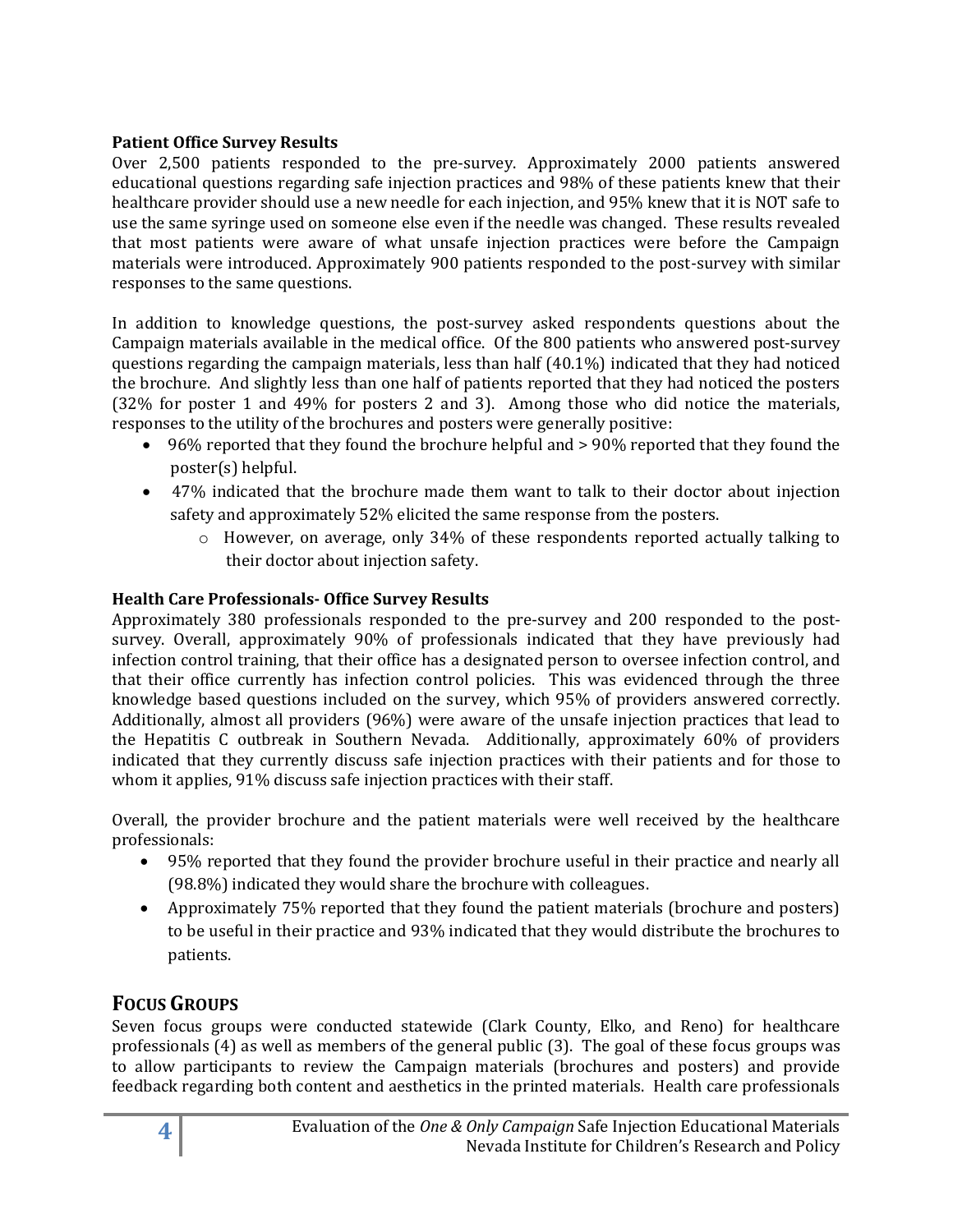reviewed the brochure designed for professionals as well as the brochure designed for patients, while members of the general public only reviewed brochures designed for patients. Both groups reviewed all three posters.

#### **Healthcare Professional Focus Groups**

A total of 37 healthcare professionals participated in the four focus groups. The vast majority were registered nurses (>75%), followed by physicians (16%), with the remainder identified as other healthcare professionals, including physician's assistants, medical assistants, nursing students and pharmacists. These participants reviewed and provided feedback on all print Campaign materials including both brochures and the three posters.

#### *Brochure for Professionals*

Overall, the brochure for healthcare professionals was well received by professionals. However, participants provided several suggestions for improvement which included:

- Eliminating some of the text, participants indicated that the brochure was "wordy" and "repetitive";
- Correction of a few typographical errors;
- Increasing readability by not including text where the brochure will crease; and
- Darkening the color on the inside lower panels of the brochure where the text is hard to read due to color contrast.

#### *Brochure for Patients*

The patient brochure was also well received by health care professionals. However, there were some suggestions for improvement in aesthetics as well as information and readability.

- Revise the graphics on the cover of this brochure participants felt that pictures on the cover were unclear and they could not tell what the pictures were
- Use more bullet points for text participants felt that the brochure may be too lengthy and could benefit from using more bullet points
- Ensure that any time an acronym or abbreviation is used that the definition is provided in the text

#### *Posters*

Health care professionals also reviewed all three Campaign posters and provided their feedback.

- Increase font size for the Campaign information on the lower portion of all three posters and reduce the amount of text. Participants found this text very difficult to read, and especially difficult from a distance.
- Offer the posters in different sizes. Participants reviewed a posted that was 11x17 inches and many felt this was too small.
- Create another poster using the "One and Only" logo as the focal point. Participants explained that a poster with only the logo would be clear, efficient, and applicable to both patients and professionals.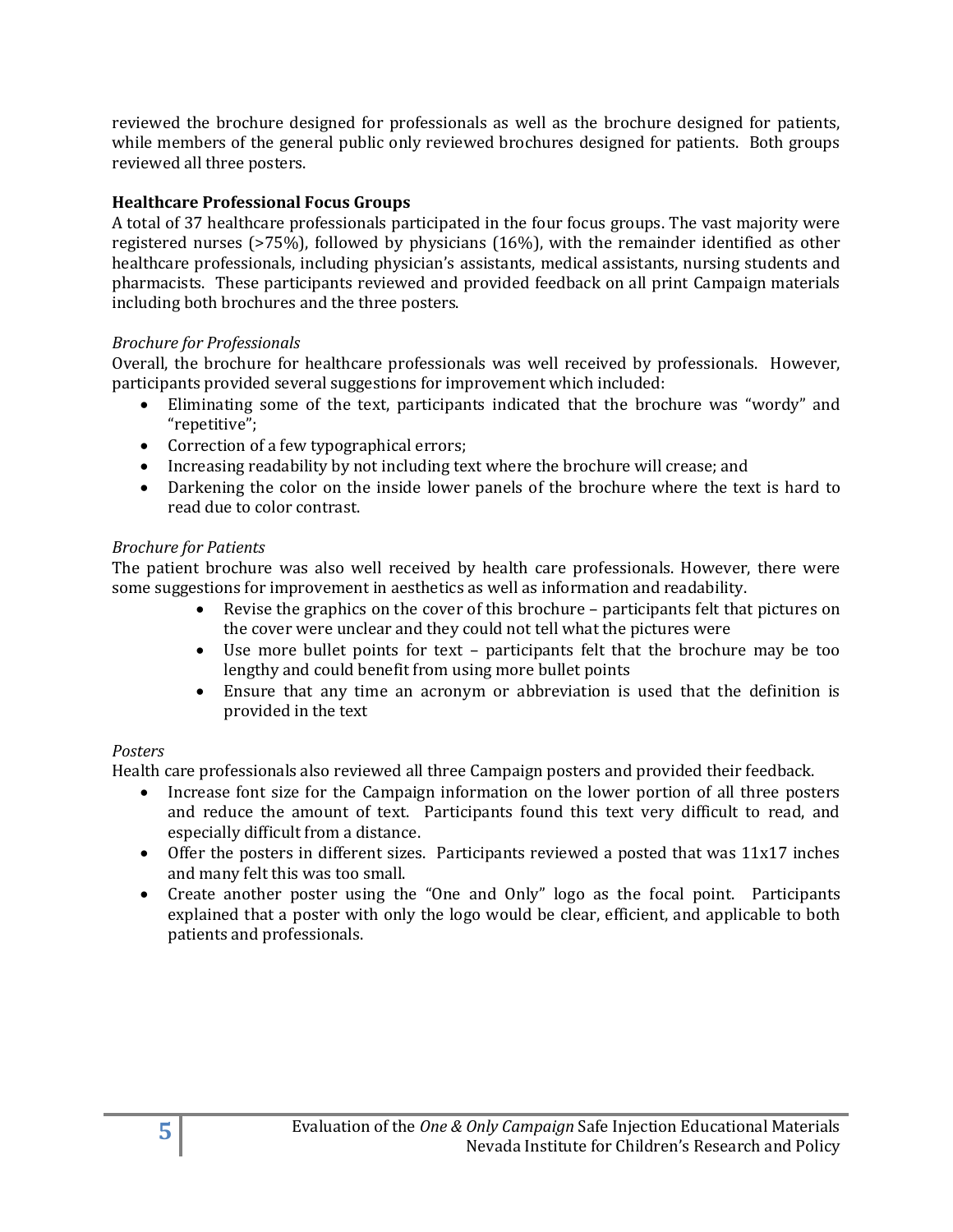#### **General Public Focus Groups**

A total of 25 members of the general public participated in three focus groups to review the patient brochure and all three posters.

#### *Patient Brochure*

With regard to the patient brochure, participants provided the following suggestions in the areas of content, graphics/layout, and language:

- Limit redundancy in explanation of information;
- Utilize bulleted text more so that information is not so overwhelming or "wordy";
- Expand the introduction section to include more recent and geographically diverse outbreak examples to better demonstrate the severity of the problem;
- Include information on resources for reporting unsafe injection practices or resources for information or testing if a person thinks he or she has been infected;
- Clarify the difference between single-dose and multi-dose vials;
- Define HIV, HBP, and CDC when first mentioned in the brochure (without abbreviations);
- Consider changing the cover of the brochure to either enhance the pictures so they are more clearly indentified or use the "One and Only" logo as the cover graphic to improve clarity of the messaging; and
- Consider including the "unsafe injection practices and disease transmission" diagram from the provider brochure in the patient brochure.

#### *Posters*

Participants also provided several suggestions to improve the posters:

- Reduce description of the Campaign and Coalition on each poster so that the information is easier to understand and increase the font size;
- Consider using a different image on the pink poster that currently contains the Q-Tip image-Participants suggested using a syringe instead of the Q-tip;
- More clearly define that needles and syringes should not be reused in the phrase "some things should not be reused" on the multi-colored 4-image poster;
- Change the font color to black and use an "=" instead of a line on the  $1+1+1$  Poster, and
- Create a poster that uses the "One and Only" Campaign logo, which provides a clear and concise message

#### **EXPERT MARKETING REVIEW OF MATERIALS**

Marketing experts from the University of Nevada Las Vegas Greenspun School of Journalism and Media Studies reviewed the print materials and provided an expert critique. These experts felt that the materials were visually appealing and that the illustrations used were creative. They also had several suggestions for improvement in both the brochures and posters, which are detailed in the full report (see page 46).

Similar to the suggestions of participants in the focus groups, these experts suggested the creation of a fourth poster using only the Campaign logo as the graphic. In addition, the marketing experts suggested the reduction or removal of detailed information about the coalition or the campaign in the materials. Their report indicated that if the goal was to provide education and awareness about injection safety, the reader may not be as interested in the more detailed information about the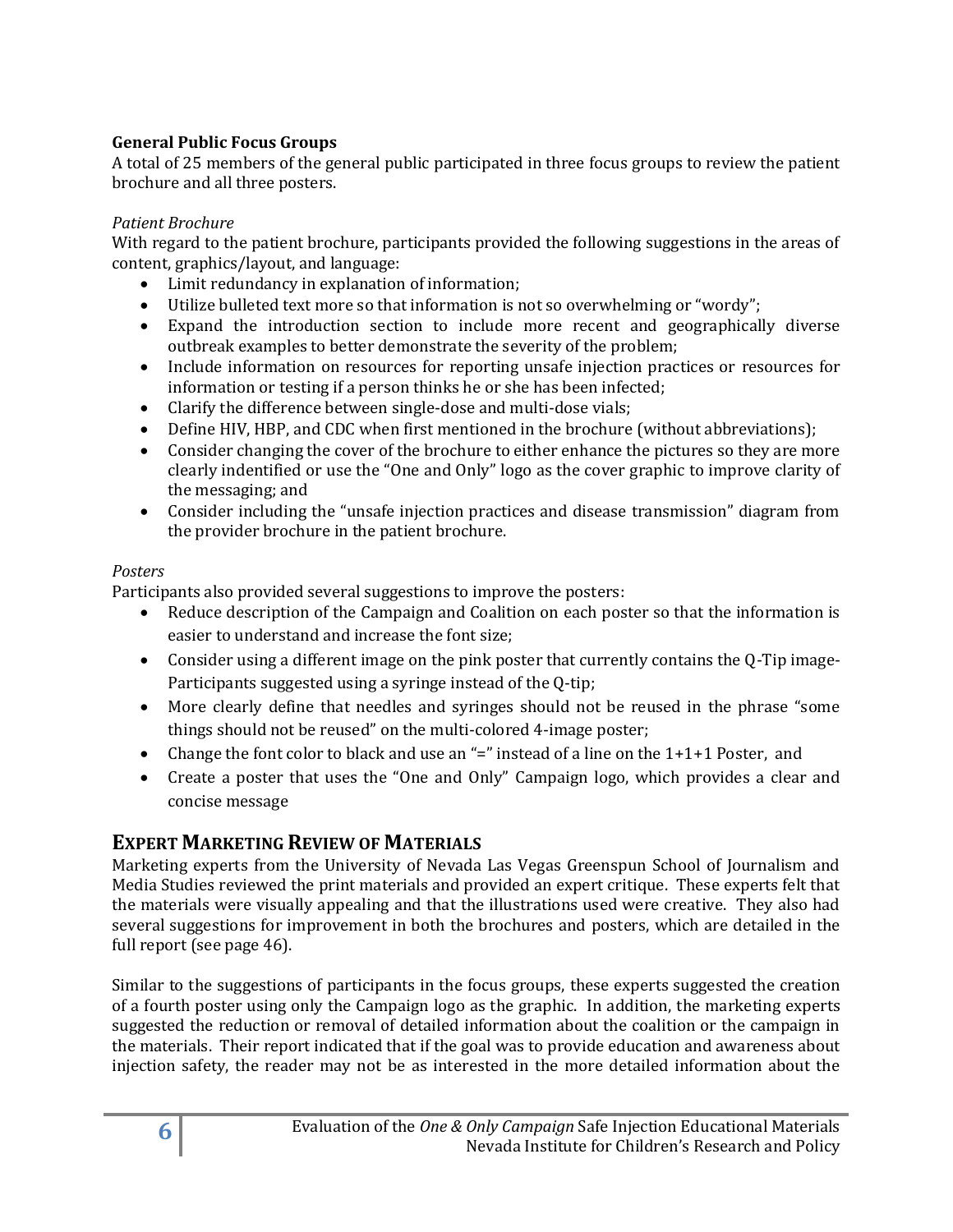Campaign or the Coalition. This information may be better suited for the website or other more detailed materials.

### **CANNON PHONE SURVEY**

A short questionnaire about injection safety, the need for a campaign and the best ways to disseminate health related information was created to help inform the evaluation. These questions were asked of a random sample of adults in Nevada via telephone survey. The Cannon Center for Survey Research administered these surveys 537 individuals, analyzed the data and provided a written report included in the evaluation report on page 52. Some of the findings included:

- 66.45% had previously heard of injection safety;
- 48.1% agree that injection safety is a national problem;
- 81.1% agree that a national campaign for patients is needed to make sure they know about the potential for unsafe injections in medical offices;
- 81.5% agree that a national campaign for doctors and nurses is needed to educate doctors and nurses about how to give safe injections;
- 22.9% had talked about safe injection practices with their medical provider in the past two months;
- 49.5% list their medical provider as their most trusted source for health information;
- 46.4% reported that they would tell their doctor or nurse directly if they witnessed unsafe injection practices (14.9% didn't feel that they could recognize unsafe practices); and
- $\bullet$  61% feel that television is the best way to deliver health messages to the public.

#### **NEVADA WORKGROUP FOR SAFE INJECTION PRACTICES PROCESS EVALUATION**

The Nevada Workgroup for Safe Injection Practices consists of approximately 45 members representing 26 organizations including NICRP and the NSHD. Of these 45 members who receive information and updates about the Campaign, 22 members were active participants in the workgroup during the pilot evaluation period (January –June 2010). Therefore in addition to the thorough evaluation of the Campaign materials, NICRP also created a short survey to assess workgroup function and satisfaction with the workgroup processes. One goal of the pilot and the Campaign is to create a working group of professionals to promote Campaign materials and injection safety in general. In June of 2010, the workgroup members were asked to complete a short survey. The survey was distributed in paper format during the June 2010 Workgroup meeting, and provided electronically for members who were unable to attend that meeting. A total of 18 workgroup members completed the survey  $(81\%$  of active participants  $(n=22)$ ). The survey consisted of 8 questions that assessed workgroup functioning. All 18 respondents agreed that the goals of the workgroup were clearly defined, and that the staff kept members adequately informed of workgroup activities and ways to be involved in the campaign. Overall, respondents indicated that their participation in the workgroup was worthwhile and all respondents expressed an interest in continued participation.

#### **CONCLUSIONS AND RECOMMENDATIONS**

#### **REVISIONS TO CAMPAIGN MATERIALS**

Overall, materials were well received by both health care professionals and members of the general public. Both groups felt that the information was helpful and necessary. This was consistent with the results of the telephone survey which indicated that roughly 81% of respondents felt that a national campaign about injection safety was necessary for both patients and professionals. However, the evaluation also indicates that improvements are necessary to achieve the most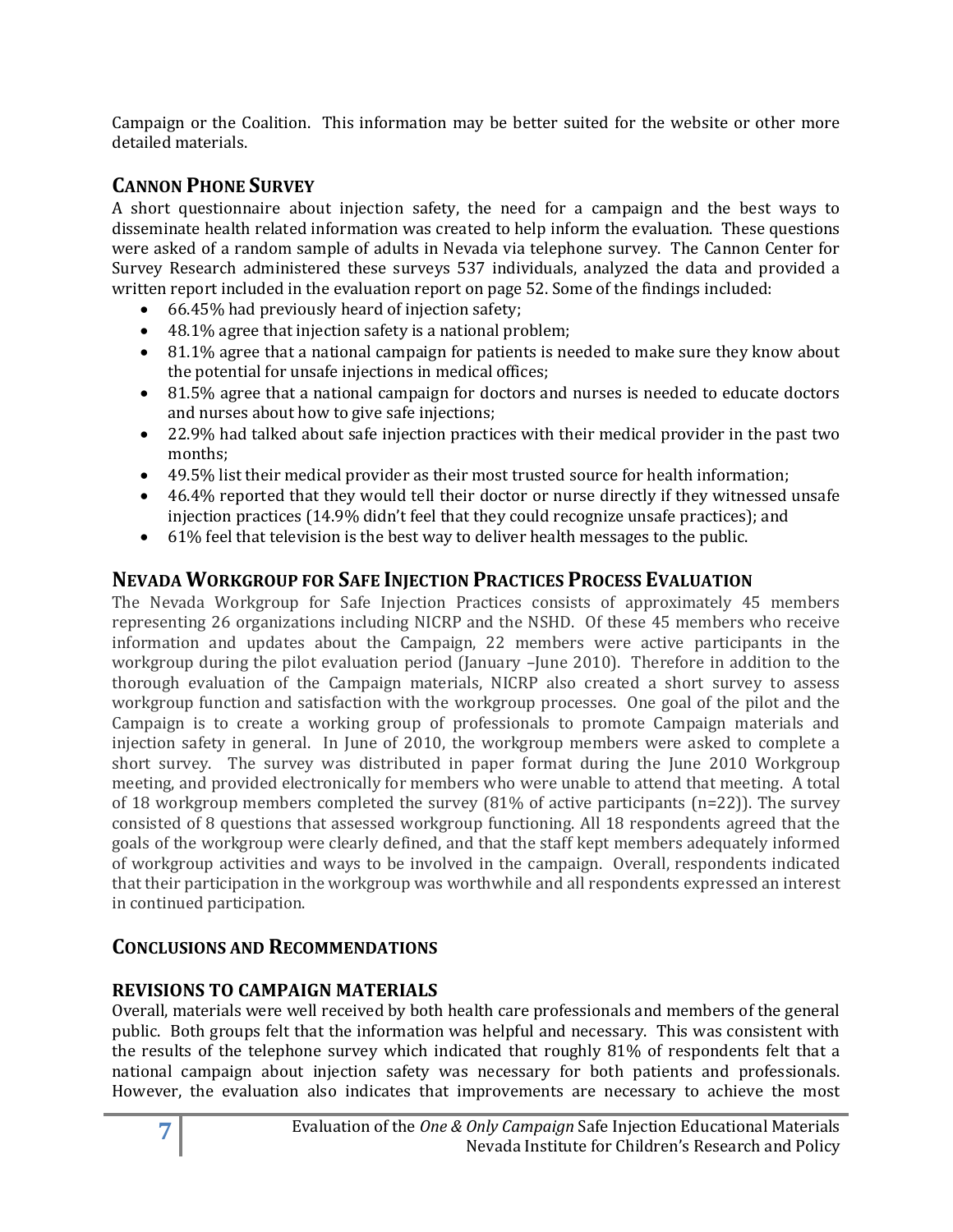effective and efficient results intended by the Campaign. Improvements to the campaign materials include:

#### **Patient Brochure**

- *CONTENT:* Text within the brochure should be reduced by inserting bullets and limiting redundancy. Clarification is also needed on some information such as the difference between single-dose and multi-dose vials. New content, such as more examples of outbreaks that better demonstrate the breadth of the problem, and resources for reporting unsafe practices should also be included.
- *LANGUAGE:* Recommendations specific to language include the revisions of typographical errors (Appendix B), and defining abbreviations the first time they appear within the brochures (HIV, HBP, and CDC) (Appendix B). There were also several recommendations to translate materials into Spanish.
- *GRAPHICS/FORMATTING:* Images contained with the brochures should be revised to improve clarity, such as the Q-Tip and Kleenex box on the front cover. Other suggested revisions include replacing all images on the cover with the "One and Only" logo to improve clarity of the messaging, and including the diagram from the provider brochure ("unsafe injection practices and disease transmission").

#### **Provider Brochure**

- *CONTENT:* Similar to the patient brochure, text within the brochure should be reduced by inserting bullets and limiting redundancy. Clarification is also needed on information such as the difference between single-dose and multi-dose vials. New content, such as more examples of outbreaks that better demonstrate the breadth of the problem, should also be included.
- *LANGUAGE:* Recommendations specific to language included revisions typographical errors (Appendix B)and translation of materials into Spanish.
- *GRAPHICS/FORMATTING:* There are several places in the brochure where the readability is limited by the text printed on the creases of the brochure, and in places where the background color of the brochure is too light against the white text(Appendix B).

#### **Posters**

#### *General Suggestions for All Posters:*

- *CONTENT:* Text printed on the bottom section of all posters should be reduced to make the poster easier to read and understand.
- *GRAPHICS/FORMATTING:* Create a poster from the logo to increase clarity and efficiency. In addition, this poster would be more applicable to both patients and professionals. Poster should also be offered in different sizes.

*Specific Poster Recommendations*

#### *Some Things Should Never Be Reused Poster*

- *GRAPHICS/FORMATTING:* The overall design of this poster may want to be reconsidered as this poster was noticed less compared to the other two posters in medical offices.
- *CONTENT:* The main heading in the poster ""some things should not be reused" should be more clearly related to needles and syringes.

#### *Pink Q-Tip Poster*

*GRAPHICS/FORMATTING:* The image of a Q-Tip on the poster may want to be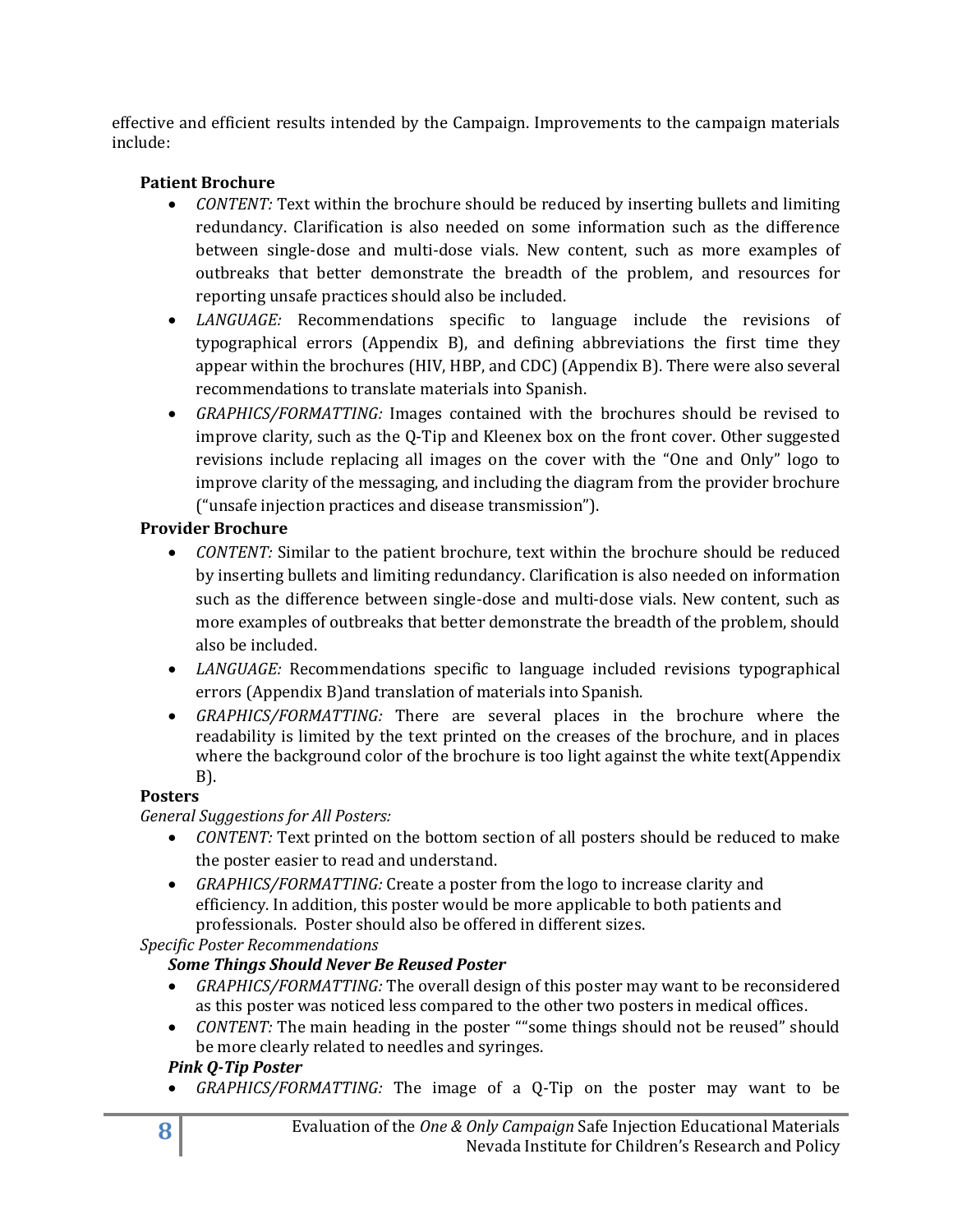reconsidered as it may not clearly convey the message of injection safety.

#### **DISSEMINATION OF MATERIALS**

Results from the office surveys indicate that print materials placed in offices were only seen by about 50% of the patients and providers, with only 30% actually reading the material. These results are consistent with the telephone survey in which respondents indicated that their preferred method of receiving information was via television (60%). Recommendations for improving dissemination of materials include:

- Utilizing radio and television to reach a broader audience and improve message delivery.
- Working with healthcare providers to take a more active role in distributing brochures such as including it with paperwork, verbally referring patients to the information while in waiting and exam room, or discussing the information with their patients.
- Working with leaders in the healthcare field and manufacturing companies that produce injection related equipment to distribute educational materials to healthcare providers demonstrating the shared importance and seriousness of injection safety.